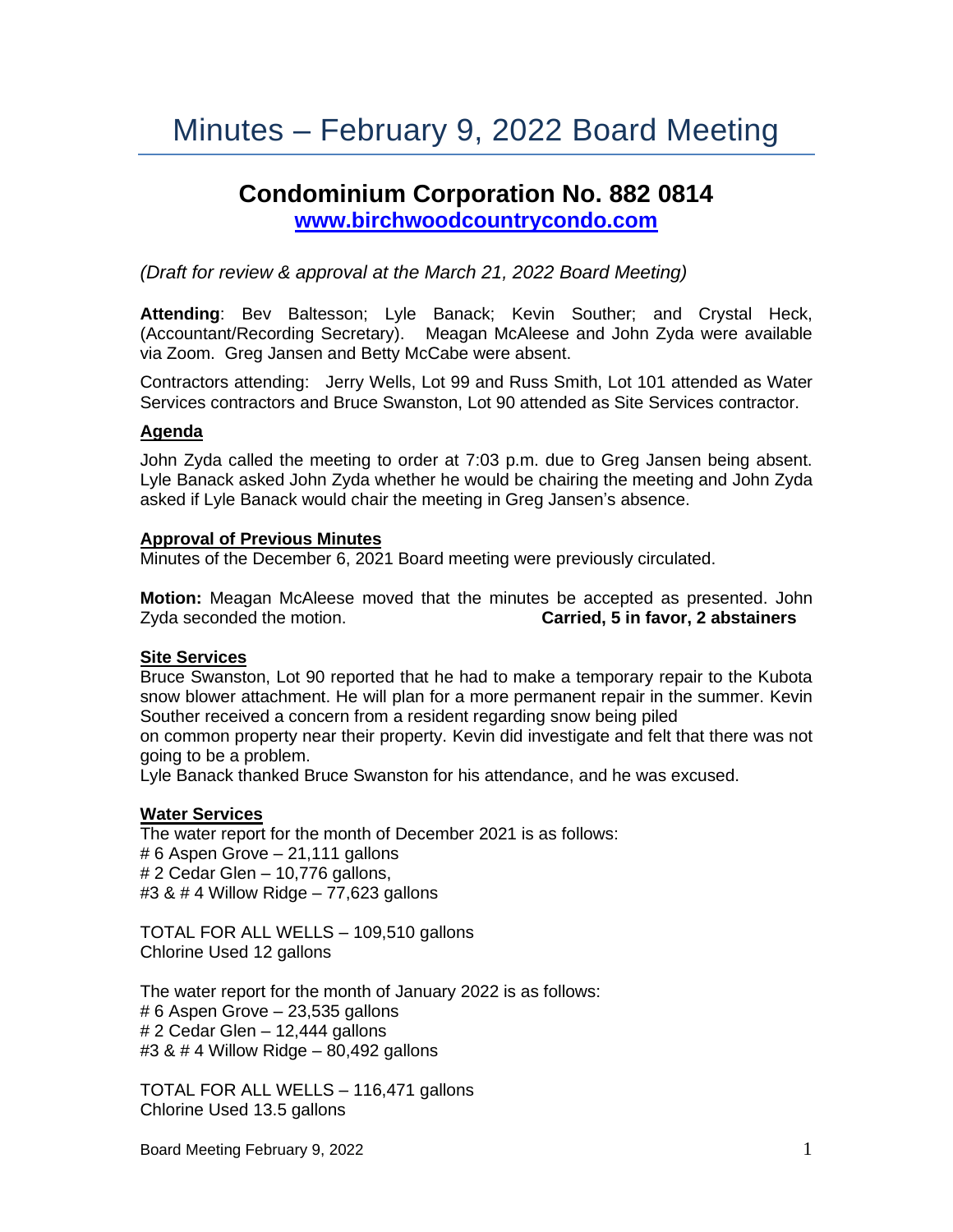## **Proposed Maximum Allowable Concentration (MAC) for Fluoride**

The Corporation received notice from Alberta Environment & Parks (AEP) regarding proposed maximum allowable concentration (MAC) for fluoride on January 11, 2022. As a result, available Board members met with representatives from AEP on February 11, 2022 to discuss the impact this proposed change will have on our water systems.

The current MAC for fluoride in Alberta is 2.4mg/L and the new proposed MAC is 1.5mg/L. Recent tests measure the Cedar Glen well is well below the MAC. Willow Ridge & Aspen Grove wells measure 1.6mg/L, just slightly over the proposed MAC.

Lyle Banack explained that there are three options available to bring the fluoride level into compliance including centralized treatment, point of use treatment and tapping into alternate water sources. At this time discussion and focus will be on centralized treatment.

Discussion on ways and means to bring fluoride levels into compliance was held with Board members and Water Services Contractors.

Lyle Banack suggested that the corporation purchase a fluoride meter to allow our contractors to test water and get immediate results from surrounding water sources. It was agreed that knowing fluoride levels in surrounding wells may be useful in determining a solution.

Lyle also suggested that raising or lowering the pumps in the wells may change the fluoride levels. Again, a fluoride meter would be beneficial to determine fluoride levels immediately when performing this action.

Russ Smith and Jerry Wells confirmed that water samples from the east and west wells in Willow Ridge can be tested independently and currently the water used in the Willow Ridge area is a mixture of the two wells. It was agreed that simply working with the mixture of the two wells could lower the fluoride level in this well house. The Board requested that Jerry and Russ arrange to test the fluoride level of each well independently in order to determine if adjusting the speed of the pump affected the fluoride. Again, a fluoride meter could be used to get immediate readings while adjusting the pump speed.

Other solutions for lowering MAC for fluoride were briefly discussed, including reverse osmosis in well houses, and drilling new wells. These solutions would be considerably more expensive and will only be discussed further if alternative solutions do not work.

**Motion:** Lyle Banack moved to purchase a Fluoride Low-Range Portable Photometer for approximately \$600.00. Kevin Souther seconded the motion.

#### **Carried 5 in favor, 2 abstainers**

Jerry Wells advised that he has bottles available from Element Technologies to test each well independently in Willow Ridge. The Board asked Jerry and Russ to wait until we have the new meter on site so that the meter can also test the water from each well so that we will have a benchmark on how accurate the meter is in relation to testing done by Element Technologies.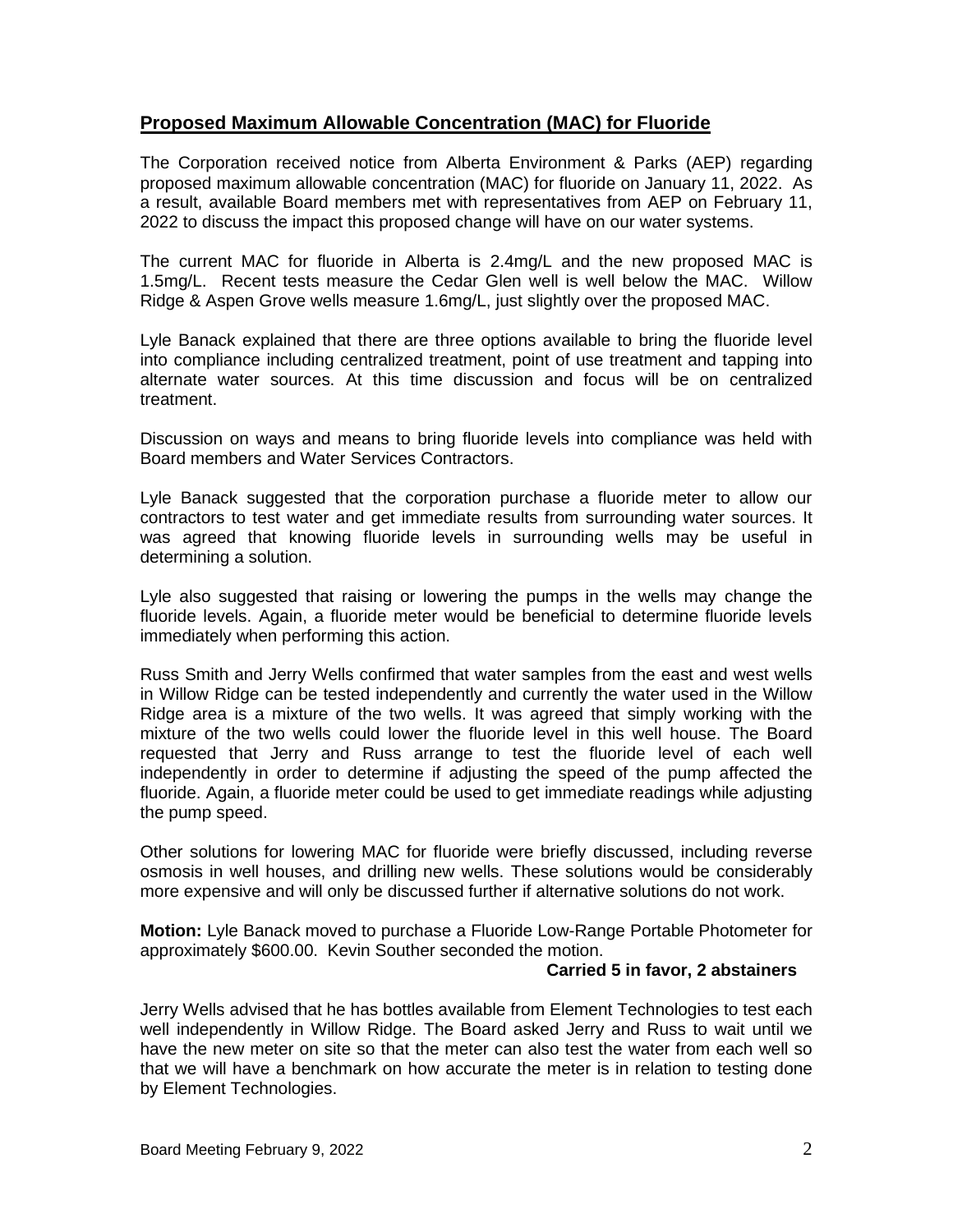Lyle Banack will contact Brazeau County to determine if they have any water engineer or specialist that may be able to assist us in moving forward with a solution to the change in fluoride MAC.

John Zyda will look into finding suitable contractors for manipulating pump levels in our wells.

Lyle Banack thanked Russ Smith and Jerry Wells for attending and participating in the meeting and excused them from the meeting.

#### **Financial Report**

Crystal Heck circulated via email the November and December 2021 financial statements.

Bev Baltesson received a concern regarding the GST charged on condo fees. Lyle Banack offered some history explaining that our corporation is not a residential complex or residential unit like most residential condominiums. We differ in that the corporation has no common property on any owner lot in the community. Lot owners are responsible for all maintenance, upkeep, installation, repair, etc. on their lot.

Lyle also commented that, because we can charge GST on monthly and special assessments, we are also able to be reimbursed for GST that we pay our contractors and suppliers. For this reason alone, it is a benefit that we pay GST on our assessment fees.

Bev also advised that the corporation went through a GST audit with Revenue Canada in fall of 2020 and no issues were raised.

Directors present agreed that no further action or investigation is required on this issue.

Bev advised that the change of the fiscal year end is still pending with CRA. The letter that was sent on August 31, 2021 was not accepted as Bev Baltesson was not listed as an authorized representative of the corporation. Crystal Heck resent the letter as she was listed with CRA as an authorized representative. Crystal Heck also updated the list of authorized representatives to include all board members.

Bank of Montreal reinvested a GIC on January 12, 2022 in the amount of \$44,348.50 that will mature January 11, 2023.

The community utilities have increased substantially. Natural gas increased approximately 60% - cost for December per GJ was 4.54 in 2020 and was 7.24 in 2021 (combined consumption & federal fuel charge) Power rate is locked in at 6.29/kwh with Encor and regulated rates with Epcor were an average of 15/kwh in Dec/Jan which translates to a savings of \$551 a month just in kw/h rates.

Bev provided an update on arrears as of February 8, 2022. There is currently a higher number of owners in arrears, most likely because of change of fiscal year end. Arrears letters were sent to 34 owners and 3 mortgage companies. Arrears of \$1,350.00 are still outstanding for the water upgrade special levy. One lot is \$100 in arrears and one lot is \$1,250.00 in arrears.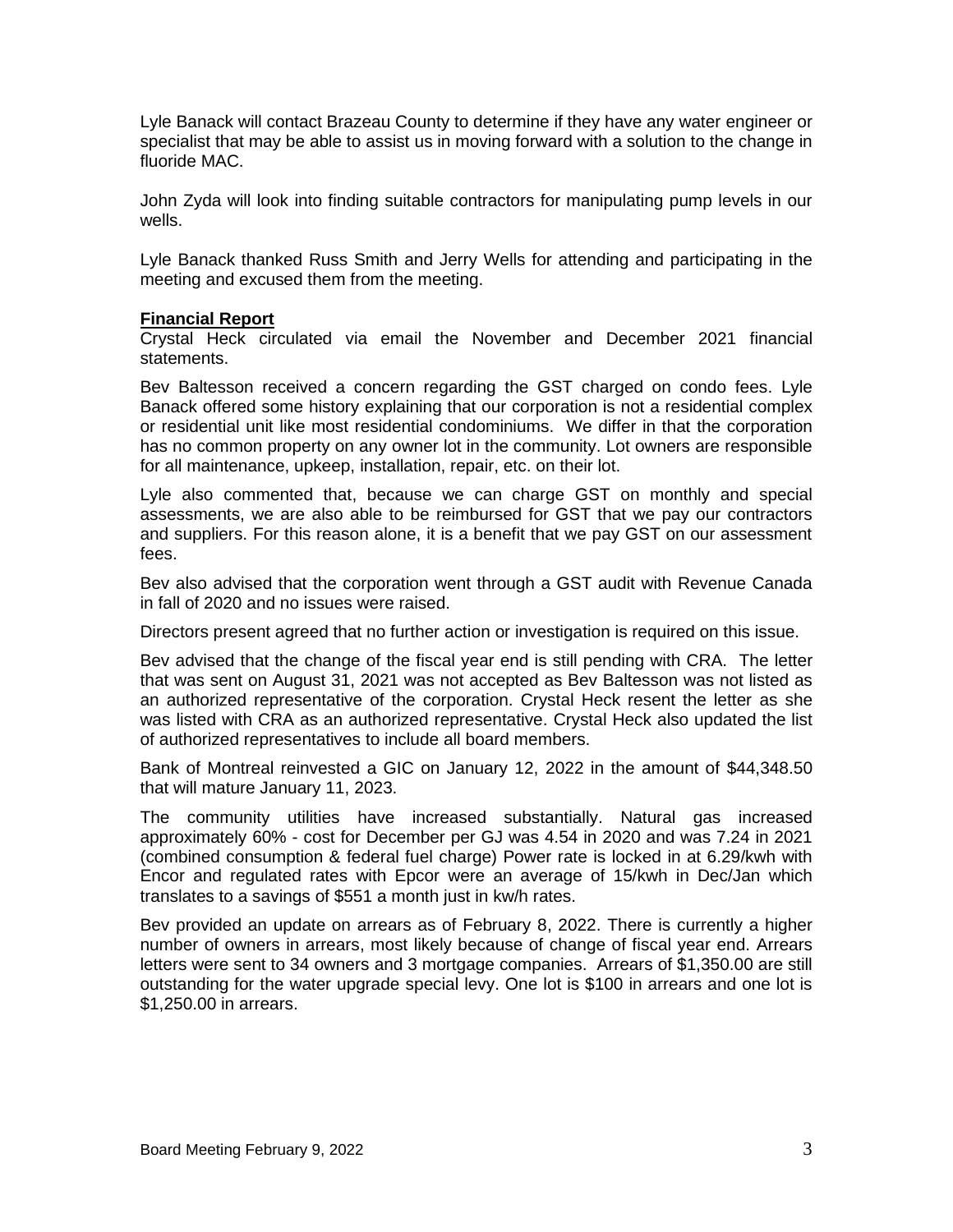#### **Secretary Report**

Administration Assistant invoice for October, November, and December 2021 was 11.5 hours. Work done included printing, filing, and preparing mailout to owners.

In January 2022, tracking and processing 2022 Assessments were done by our Admin contractor.

Bev Baltesson advised that the volunteer that was assisting with updating our website will no longer be able to assist us. Bev will meet with the volunteer to determine if this work can be done by our Admin contractor or, if necessary, an alternate company or contractor.

#### **Brazeau County Liaison**

Lyle Banack had nothing new to report and advised that he will be arranging a meeting in the near future.

#### **Old Business**

#### **Action items as per list**

- Electrical boxes Spring 2022
- CC Valve and Water Hydrant Locations Spring 2022
- Lights at TWP road 494 entrance Spring 2022
- Water Upgrade Project As Greg Jansen is unavailable, John Zyda advised that he has made attempts to get up update from Pat Fisher to finalize the required testing. John will continue to try to contact Pat.
- Aspen Grove Wellhouse Flooding Spring 2022 Item will be reassessed to determine if the problem still exists.
- Reserve Fund Study The Engineer contracted to complete our study has advised that they cannot complete the work and will be refunding all deposit paid.

Meagan McAleese has since contacted 9 companies asking them to provide a quote for us. Four companies were either unavailable or declined to quote. Meagan advised that she has received a couple of quotes back and expects to get quotes from three more companies before the end of February.

- Willow Ridge Wellhouse Shingles & Siding Kevin Souther previously provided all Directors a quote from Core Concrete & Construction to complete this work. A motion was conducted through email, as shown below.
- Aspen Grove Wellhouse Siding No update
- Tree trimming and removal Kevin Souther advised that this work was started in December of 2021 and is still in progress. Bev Baltesson confirmed that we have not received any invoicing for this work. Kevin will check with the contractor to get an update on completion of the work.
- AGM Willows along Cedar Glen entrance No update
- Relocate or Adjust Security Cameras No update
- Electrical Thumper Spring 2022
- Underground cable John Zyda advised that he has no update.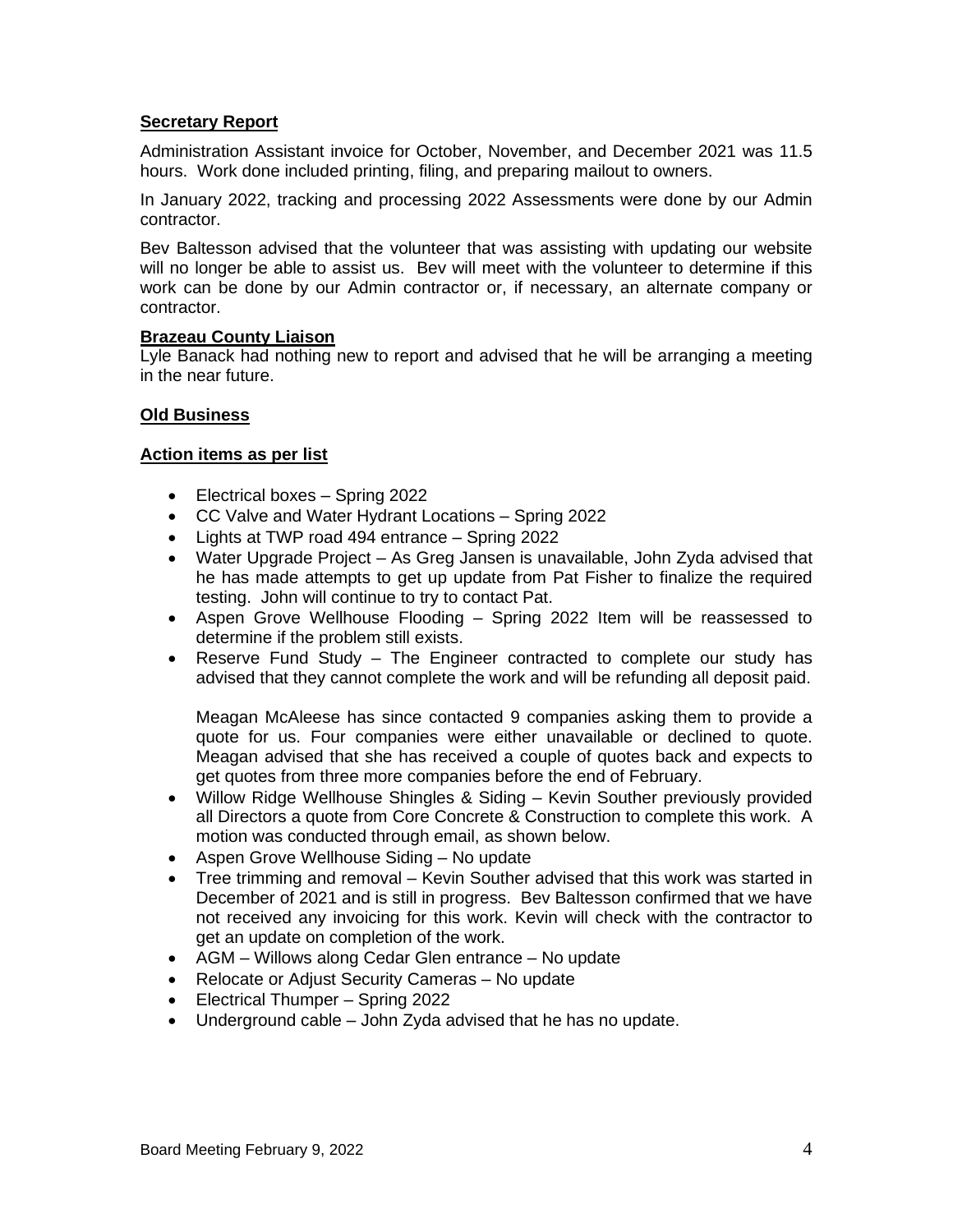#### **New Business**

#### **Village Golf Course Letter, December 17, 2021 - Gravel Clean Up**

The corporation has received a letter from The Village Golf Course regarding the amount of gravel left on the fairways after spring thaw. Lyle Banack suggested that we should hire a contractor to sweep the area in the letter and common property areas where gravel may need to be removed. Bev Baltesson advised that once in the past, a sweeper was rented by the corporation and used by the Site and Grass contractors to clear this area. Bev also advised that any common property and ditches that were swept with a sweeper in the past were done at the expense of the Grass Maintenance contractor as part of the grass maintenance contract. Kevin Souther will contact our Grass Maintenance contractor to get a cost for sweeping the roadway through the golf course.

#### **Utility Safety Partners User Agreement**

Alberta One Call have changed their name to Utility Safety Partners and, as a result, a contract reflecting the new name needs to be signed and returned. Bev Baltesson will arrange for the two required signatures and seal.

#### **Owner Email Authorization Form**

Bev Baltesson previously provided all Directors with a draft "Owner Authorization to Receive Notices and Other Information By Email" document. Bev advised that, as per the Condominium Property Act, if owners request the corporation to send notices and information by email, we need their authorization. Brief discussion concluded that the form could be used for the purpose intended immediately.

John Zyda asked if it would be possible to provide owners who wish to receive electronic mailings to receive some kind of discount on their assessments. Discussion concluded that, even in electronic mailings, costs would be incurred for administration and additional record keeping.

### **Pickleball Court Inquiry**

The Corporation received an inquiry regarding the possibility of constructing a couple of pickleball courts in the park area near Birchwood Center. After some discussion it was determined that an addition such as this would require 75% approval from owners.

#### **AGM (June 4, 2022) Notice**

The Annual General Meeting has been scheduled for Saturday, June 4, 2022. Bev Baltesson advised that notice needs to be sent 60 days prior to the meeting. Bev will work with our Admin contractor to ensure a mailing is ready for this notice.

#### **Park Model Move**

A Development Application to move a park model from the area was received in January. The owner inquired about the possibility of moving the park model across the bridge instead of through the south gate. Discussion was held and although the weight of the unit is not a concern, several other concerns were raised by Board members. There was agreement that the park model should be moved via the south gate. A response will be prepared and sent to the owner, outlining concerns and actions.